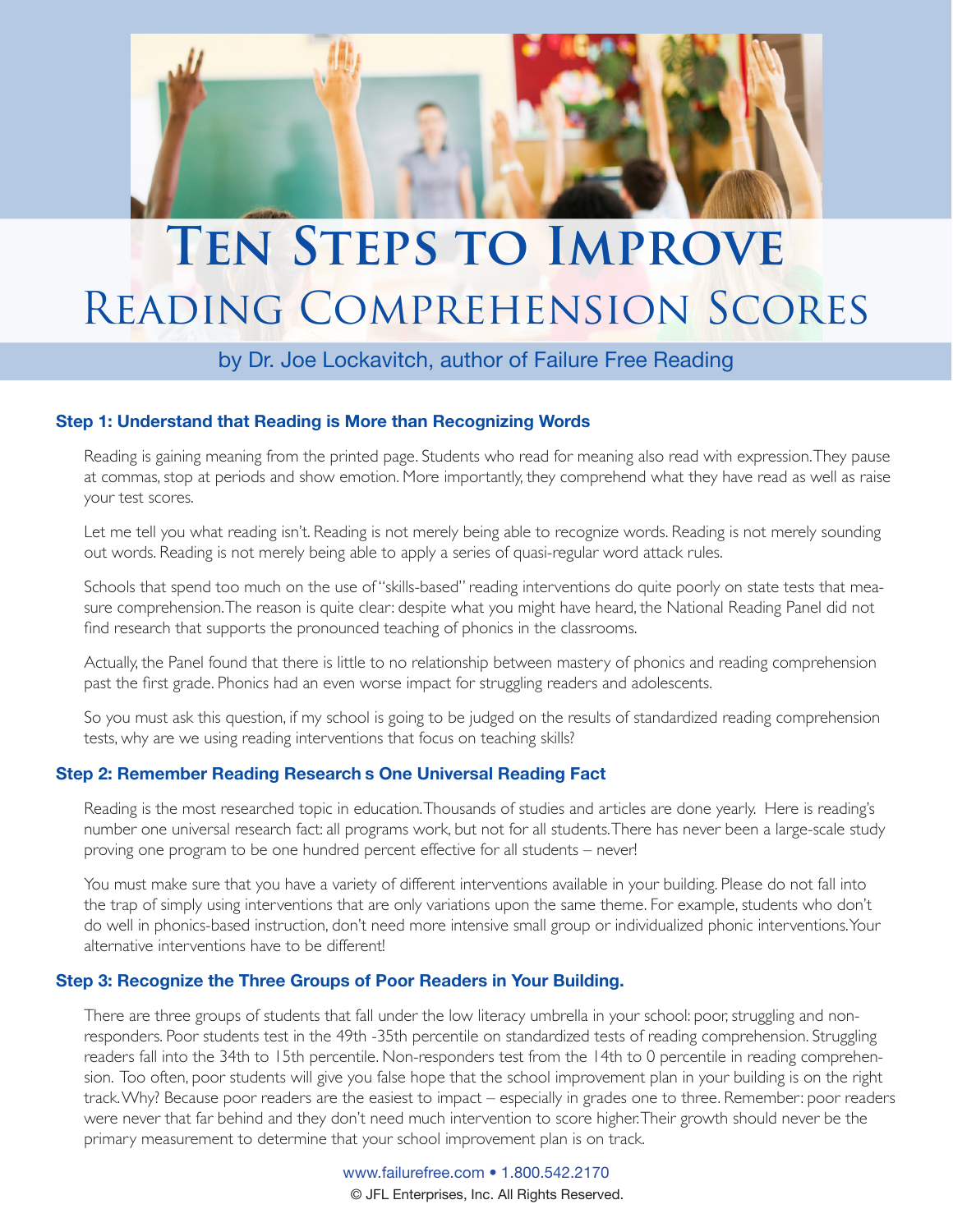#### **Step 4: Make Sure to Measure Your Reading Intervention s ROI**

Reading comprehension growth is your bottom line. Students testing in the bottom percentile will have significant impact on your school's improvement plan and overall reputation. For example, you will need 13 students testing in the 90th percentile to compensate for the impact that 6 students testing in the 15th percentile will have on your scores. These students, who are the hardest to teach, will need a variety of different non-conventional reading interventions.

Time is your enemy. Don't be fooled when you hear from your staff that these students are "making growth" in their specific interventions or that "all they need is a little more time". You need to impact fast and impact big.

Businesses talk about "ROI". This acronym stands for "return on investment". Ask yourself if your students' real growth reflects the tremendous amount of time, energy and financial resources you and your staff have already expended. Forget excuses. Either you are seeing significant impact quickly or you are not. Expand these interventions if the answer is the former. Trash the interventions if the answer is the latter because you are not getting an adequate return on your investment. Your reputation and perhaps your job is dependent on your ability to make hard decisions based on cold facts. Businessmen do this all the time.

#### **Step 5: Process Precedes Skills**

It's hard to believe but many students in your building have never really read anything that even comes close to their grade level with fluency and expression. These students are "stuck at the skills" level, with the mistaken belief that skills must precede process, e.g. how can students ever read for meaning if they don't know their phonic skills?

Go into their class. Listen to what they are being taught and all you'll hear is "word attack on steroids". They are being tested, drilled and monitored exclusively on their ability to utilize a specific set of word attack skills under the mistaken belief that mastery of these skills must precede age-appropriate reading.

Sadly, these students soon get the wrong message about what reading actually is. They begin to think reading is simply "getting the words right" rather than gaining meaning from the printed page. Listen to them read. Their voices are monotone. They fail to pause at commas or stop at periods. Although they can say or sound out all the words correctly but when asked what they've read - after this slow, emotionless process - nine out of ten times, they will respond with "I don't know!"

This is wrong. Process must precede skills. Students must first experience the process of reading – reading fluently with expression and comprehension - before skills can really make sense. It has been my experience that once this occurs, many students actually start to automatically apply skills to the reading process. In short, the process – reading with expression – must precede sounding words out or memorizing sight words. Fortunately, this is not hard to accomplish.

#### **Step 6: Give Your Failing Students An Alternative to Skills**

Failing students need interventions that provide a much needed "alternative to skills".

What's the alternative? Start by first teaching them to master "most common words". The English language is highly redundant. Out of the most commonly printed words, 2,000 account for 90% of all the words students see in grades one through nine. Every school improvement plan must begin with the assessment of their students' current mastery level of these 2,000 words. Don't assume these will be learned incidentally. They must be taught and it is your staff's responsibility to teach them in the most direct and meaningful context.

Fortunately, teaching these 2,000 words can be done relatively easily and quickly. Please notice that I did not say drilling in isolation using meaningless flashcards. Instruction must occur in a highly structured sequential format using multiple exposures within meaningful contexts. The four key words for success are: structure, exposure, meaningful and context. Teaching the recognition of words in isolation is useless. Everything must tie back to the overall reading process. Instruction must occur with a meaningful print context.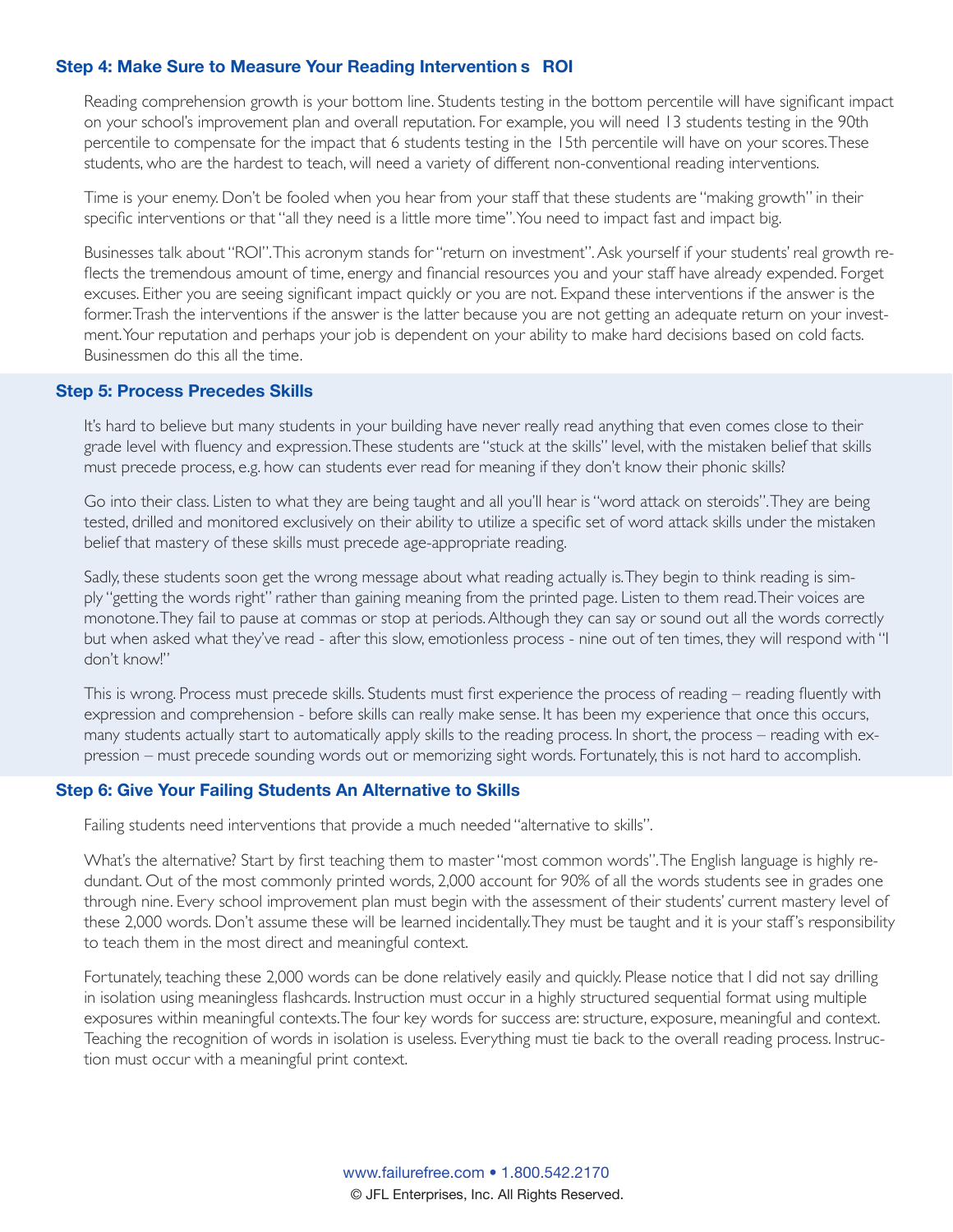#### **Step 7: Ramp Up Your Schools Reading Volume Rate**

Reading volume – the amount of actual student reading time – directly impacts reading comprehension. Improve their reading volume and you will automatically improve their reading performance.

Researchers have found that students testing in the 90th percentile or higher on standardized reading comprehension scores spend at least one hour a day reading outside of school. This translates to an additional exposure to 2,500,000 words a year. This is 46 times more than students testing at the 10th percentile who are exposed to just 51,000 words outside of school.

Your goal is simple. Increase reading contact time. You need to ramp up the reading volume rate of your struggling and non-responders to warp speed. If they can't do it by themselves outside of school, you must do it for them inside school. Remember: non-responders usually spend less than 6 minutes a day actively engaged in reading independently. When we improve this to 30 minutes a day, you have increased their reading volume rate by five times - a five hundred percent increase in their exposure to the most common words. Increasing their actual reading volume to 30-50 minutes a day is easily accomplished when you control for the key instructional variables that promote this.

#### **Step 8: Help Expand Your Students' Vocabulary**

The key for dramatic and long-term success in reading comprehension centers on vocabulary. Students can't read for meaning above their language level of comprehension. Improve vocabulary and you will improve the comprehension.

Struggling and non-responding readers have the weakest vocabulary. Your staff must agree to become language teachers first, reading teachers second and content-area teachers third. The research clearly supports this order.

Failing students are not getting direct, explicit vocabulary instruction in their classroom. Two separate research studies clearly document this sad fact.

In the first study, researchers found that only 19 minutes out of 4,469 minutes of reading instruction were devoted to vocabulary instruction. Can you believe it? Just 19 out of 4,469 minutes of reading instruction. The second study wasn't much better. Researchers found that teachers spent an average of 1.67 minutes on vocabulary instruction during each 60-minute reading lesson. Less than two minutes on average. Do you know your school's average?

#### **Step 9: Expand Background Knowledge by Broadening Student Experiences**

Reading is relating. Many students can't relate because they lack the necessary experiences needed to relate. Many come from backgrounds foreign to our culture or from houses that lack the financial resources to provide the every day experiences found in middle and upper income homes.

Students learn by doing: talking about something is good, seeing something is better, actually doing it is best. Whenever possible, expand your students' experiences. Background knowledge can be taught and expanded.

#### **Step 10: Forget the Past**

Struggling students and chronic non-responders can learn to read fluently with expression from age appropriate material regardless of their prior reading ability. Forget their past. Forget where they have come from and start looking at where they are going. When schools set low expectations, schools achieve low results. Past performance then becomes simply an excuse for poor future performance.

All students – and I do mean all - can read faster, comprehend higher and complete more. Disregard the labels. Who cares if they are currently labeled as: at- risk, minority or limited English? Remember these letters: C-B-A, Conceive, Believe, Achieve! It's really up to you. If your staff thinks they can, and believes they can, then they will succeed. All they need to do is set the conditions within their classrooms that will allow them to demonstrate the innate strengths of their students.